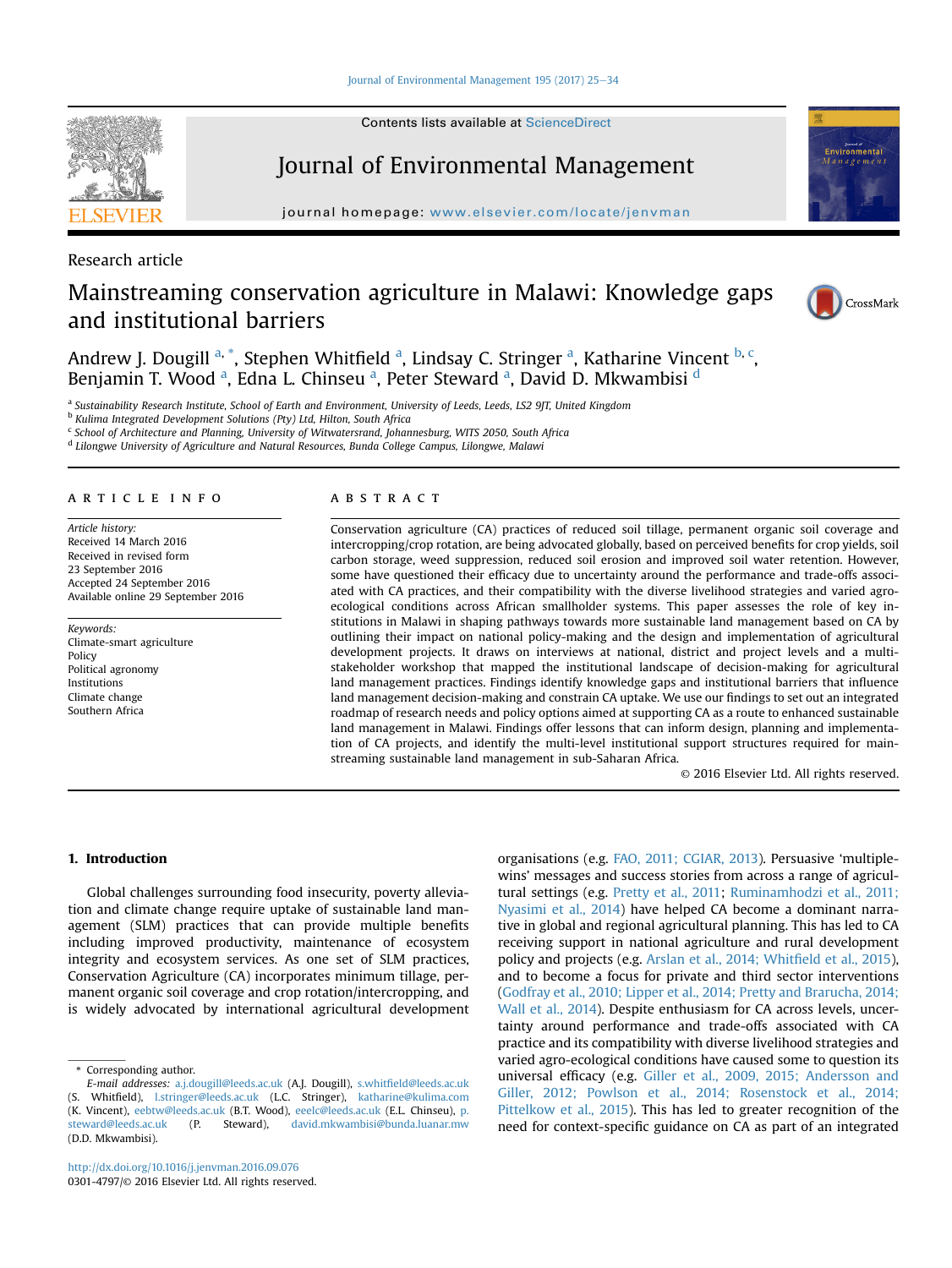suite of agricultural land management practices ([Thierfelder et al.,](#page-9-0) [2016](#page-9-0)).

CA has gained increasing stakeholder interest and government commitment in sub-Saharan Africa (SSA). In this paper, we focus on CA in Malawi as a national case study of particular interest due to its vulnerability to climate change [\(Davis, 2011; Abson et al., 2012\)](#page-8-0) and its policy efforts to ensure that agriculture, particularly maize production, is at the forefront of national economic development ([Harrigan, 2003; Chirwa and Dorward, 2013\)](#page-8-0). As with many SSA countries, Malawi faces significant food insecurity and high levels of poverty, challenges which are exacerbated by population growth and climate change. The latter is leading to greater rainfall variability ([Tadross et al., 2009\)](#page-9-0), notably prolonged dry spells within the maize growing season ([Simelton et al., 2013; Sutcliffe et al.,](#page-9-0) [2016](#page-9-0)). CA has been widely advocated by government, Non-Governmental Organisations (NGOs) and development partners as a vital innovation for smallholder farmers to enhance maize yields and help crops withstand dry spells [\(Ngwira et al., 2014\)](#page-9-0). However, despite government support, uptake of CA practice remains low at <2% of Malawian smallholder farmers [\(Phiri et al.,](#page-9-0) [2012](#page-9-0)).

Discrete choice experiments studying farmers' practices and willingness to adopt CA demonstrate that many farmers are not amenable to adoption without receiving subsidies [\(Ward et al.,](#page-9-0) [2015](#page-9-0)). This may be linked to the impacts of the Malawi Agricultural Input Subsidy Programme on farmer expectations and decision-making [\(Dorward and Chirwa, 2011](#page-8-0)). Past interventions initiated by international organisation, the private sector, NGOs and government have given way to mixed messages about the performance and optimal configuration of CA practice across different agro-ecological zones and in multi-faceted agricultural development projects. For example, analysis of Concern Worldwide agricultural projects shows that a lack of clarity in the main messages regarding CA practices and their benefits led to confusion and disillusionment among farmers [\(Uluko and Chimungu, 2015](#page-9-0)), with some abandoning CA practices. Similar issues of CA abandonment are noted across southern Africa [\(Baudron et al., 2011; Andersson](#page-8-0) [and D'Souza, 2014\)](#page-8-0).

The institutional environment within which agricultural innovations are developed and promoted is the subject of enquiry for the emergent academic field of political agronomy [\(Sumberg and](#page-9-0) [Thompson, 2012\)](#page-9-0). Findings from political agronomy studies emphasise the importance of critical reflection on incomplete knowledge and an opening up of informational and institutional spaces to develop and apply participatory processes of knowledge exchange and governance (Whitfi[eld, 2015](#page-9-0)). Agricultural development and land management decision-making remain multi-level and inherently political processes. Effective innovation requires: (1) transparent reflection on, and collective approaches to addressing, knowledge gaps; (2) negotiated knowledge of 'what works, for whom, and in what circumstances' as a basis for action ([Pawson, 2002](#page-9-0)); and (3) consistent, supportive and enabling institutions, policies and actions across levels (from field level activity to international strategies) ([Kilelu et al., 2011\)](#page-8-0). In Malawi, it has been hypothesised that multi-level institutional inefficiencies, policy conflicts and gaps, together with incomplete knowledge, limit the effectiveness of the CA agenda [\(Andersson and D'Souza,](#page-8-0) [2014](#page-8-0)). This study advances the use of political agronomy analyses across multiple governance levels to identify actions required to enable more integrated CA planning.

By combining institutional mapping and interview-based project and policy case study research, this paper aims to identify knowledge gaps and institutional barriers that constrain the CA agenda in Malawi. We specifically assess the role of key organisations, including the National Conservation Agriculture Task Force

(NCATF) and Climate-Smart Agriculture Alliance (CSAA), in shaping the institutional environment and the ways in which knowledge (and knowledge gaps) are translated across it. The paper achieves this through multi-level analysis by:

- i.) Mapping the institutional environment of government, donor and NGO sector CA organisations in Malawi and the (dis)connections between them;
- ii.) Analysing the planning processes for existing CA initiatives within selected districts and key donor-supported programmes; and
- iii.) Identifying knowledge gaps and challenges from the perspectives of multiple stakeholders across the Malawian CA community.

The implications are discussed with a view to developing collaborative research programmes and identifying the institutional changes required to support shifts towards greater CA uptake as part of strategies for SLM across sub-Saharan Africa.

# 2. Material and methods

We followed an iterative qualitative research process between March 2014 and June 2015. Interviews were held before and after a national multi-stakeholder workshop, with the aim of framing the workshop and aiding interpretation of the findings. Interviews also enabled assessment of changes in the institutional landscape over this 15 month period.

The multi-stakeholder workshop was held in May 2014 in Lilongwe. Twenty-eight participants attended, representing 18 organisations [\(Table 1\)](#page-2-0), including representatives of government ministries, UN FAO, CGIAR institutions, universities, NGOs and the National Smallholder Farmer Association of Malawi (NASFAM). Invitations were sent to 40 stakeholders identified following an analysis of national policy and CA practice documents, and to all the individuals/organisations listed in the NCATF Database.

The workshop built on the analysis of national policy and CA project documents (listed in Supplementary Material) undertaken using a content analysis approach ([Mayring, 2000\)](#page-9-0). This enabled institutional mapping of the activities and organisational partnerships across the actors in the CA landscape in Malawi. Information within the documents was extracted, coded and organised chronologically to construct a history of CA development, through which institutional and policy change was traced. This informed workshop activities and allowed the identification, categorisation and analysis of relationships between organisations. The first workshop session involved creating institutional maps ([Aligica,](#page-8-0) [2006](#page-8-0)) that positioned organisations on a matrix which graphically represented the national CA institutional landscape, based on their perceived organisational role in relation to 'research or action' (x axis) and their level of activity from 'local to international' (y axis). This was followed by a group exercise to draw lines between organisations to represent existing partnerships, including links to those not at the workshop. The final workshop activity identified CA implementation challenges and barriers with a view to translating challenges into knowledge gaps and researchable questions through a researcher-facilitated causal chain exercise ([Krueger and](#page-9-0) Casey,  $2009$ ) undertaken in 4 groups of  $6-8$  participants. This exercise was based on a series of participatory questions ('why?', 'where?', 'when?' and 'for whom?') until the questioning reached points at which answers were unknown, disputed or lacked evidence to back up respondents views. These points were identified as priority knowledge gaps and used to collaboratively develop research project concept notes. The workshop activities created a picture of the connections (and disconnections) between: (1)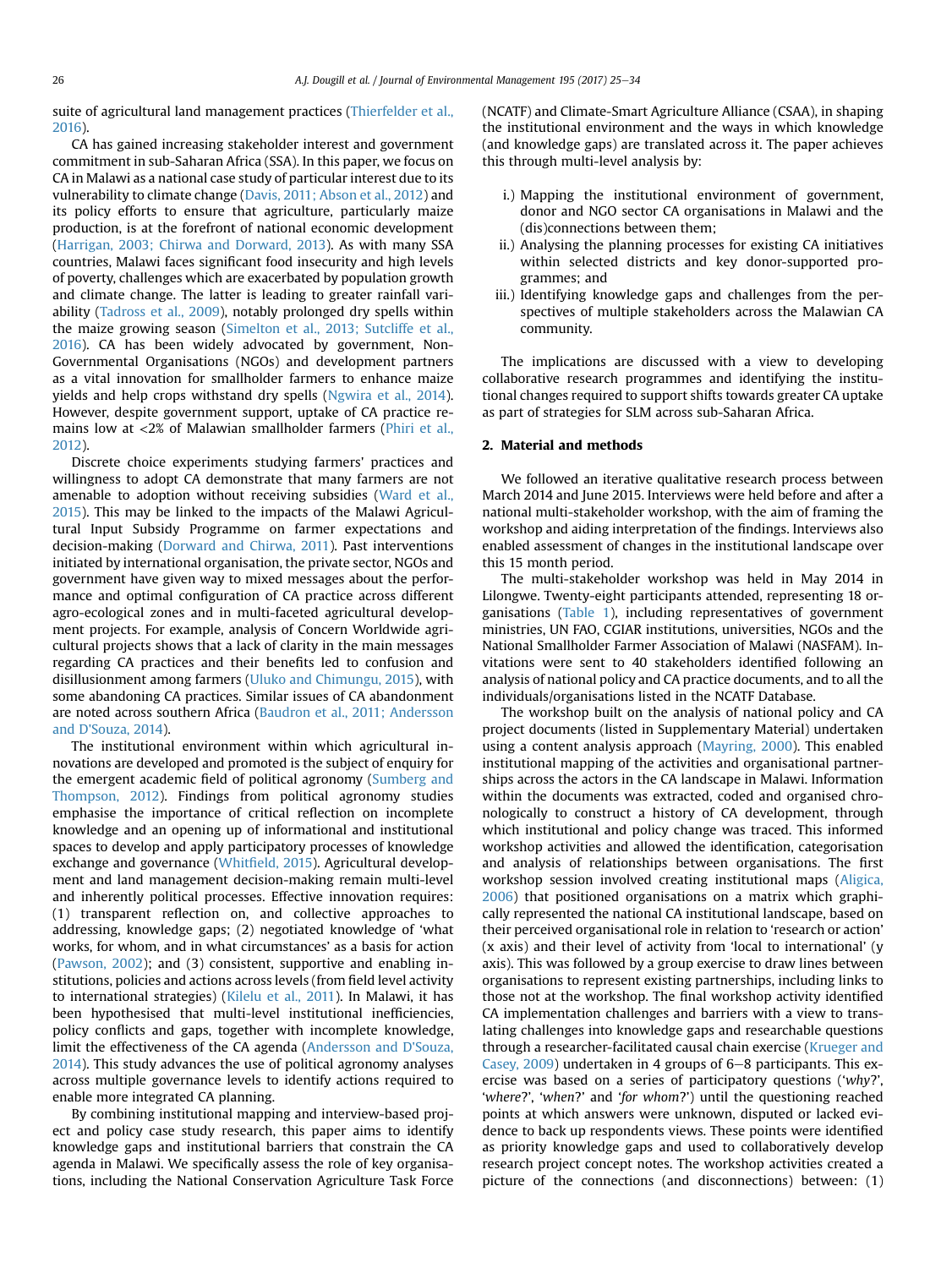#### <span id="page-2-0"></span>Table 1

| Organisation                                              | Type of organsiation                    | Level of social organisation       |
|-----------------------------------------------------------|-----------------------------------------|------------------------------------|
| African Institute of Corporate Citizenship                | NGO                                     | International & National           |
| Care-Malawi                                               | NGO.                                    | National & District                |
| Catholic Relief Services                                  | NGO                                     | International, National & District |
| Concern Universal                                         | NGO                                     | International, National & District |
| Concern Worldwide                                         | NGO.                                    | International, National & District |
| Department of Agricultural Research Services              | Government institution                  | National                           |
| Department of Land Resources and Conservation             | Government institution                  | National (& Chair of NCATF)        |
| FAO Malawi                                                | International/multilateral organisation | International                      |
| Forestry Research Institute of Malawi                     | Government institution                  | National                           |
| Kusamala Agriculture and Ecology Research Institute       | NGO.                                    | District & Community               |
| Lake Chilwa Basin Climate Change Adaptation Programme     | Research                                | National & District                |
| Lilongwe Agriculture Development Division                 | Government institution                  | <b>District</b>                    |
| Lilongwe University of Agriculture and Natural Resources  | Research                                | National                           |
| Malawi Oilseeds Sector Transformation Project             | Private sector                          | National                           |
| Ministry of Agriculture (Animal and Livestock Production) | Government institution                  | National                           |
| National Smallholder Farmers' Association of Malawi       | Farmers' Group                          | National, District & Community     |
| Total Land Care                                           | NGO.                                    | National & District                |
| World Agroforestry Centre                                 | International/multilateral organisation | International                      |

various organisations within the CA landscape in Malawi; (2) CA knowledge (and knowledge gaps) and CA advocacy and practical land management guidance across Malawi; and (3) the multiple levels at which CA initiatives are taking place.

The contextual nature of history and politics behind connections and disconnections was followed up through a series of 45 semistructured interviews undertaken throughout the year succeeding the workshop. Interviewees included 22 of the workshop participants and at least one participant from each of the 18 organisations that had been present. The 45 interviewees comprised project level NGO staff ( $n = 7$ ), private-sector actors ( $n = 3$ ), research institution staff (n = 8), district level officials (n = 16) and national and regional level policy-makers ( $n = 11$ ). They were identified using a snowball sampling strategy. The district-level focus of follow-on interviews is important given national commitments to decentralisation (under the Decentralisation Policy 1998). Associated funding is directed to districts through the Local Development Fund ([Government of Malawi, 2011](#page-8-0)) for sectors involved in natural resources management (agriculture, water, land, environment and climate change) alongside national pushes for community empowerment in natural resource management initiatives ([Zulu,](#page-9-0) [2012\)](#page-9-0). The period of interviews represented a time of significant change in national level institutional support for CA. During this time, the national CSAA was initiated (matching the shift in emphasis in climate and agriculture development debates and donor programmes) and the joint meeting of 3rd Biennial CA symposium and 1st Climate Smart Agriculture Forum was held in May 2015, with 116 delegates.

Semi-structured interviews elicited respondents' views on district level support available for CA project implementation and links to agricultural extension advice at village/farm level. The national workshop highlighted this as a key area in need of consideration. Interviews at the district level included discussions with the District Commissioner and various District Executive Committee staff for 8 districts: Nkhata Bay, Ntcheu, Zomba, Kasungu, Dedza, Nsanje, Lilongwe and Dowa. These districts were highlighted by members of the National Climate Change Technical Committee as priority areas for climate adaptation interventions. They are also areas where donors are actively supporting CA projects. In addition to the semi-structured interviews, we held focus groups with officials in three districts (Nkhata Bay, Ntcheu, Zomba chosen as representative of north, central and southern regions respectively) to discuss priority interventions for reducing vulnerability to climate change in the agricultural, water and forestry

sectors. These cross-sectoral focus groups enabled assessment of the extent to which CA is advocated as a district level strategy to enhance farmers' adaptive capacity for dealing with changing climatic conditions.

National assessments of CA organisations identified 5 major cross-district projects that are leading on the push for greater CA uptake (Whitfi[eld et al., 2014\)](#page-9-0). Of these, two were chosen for further investigation of their project-level planning based on their scale of activity (the donor-funded Enhancing Community Resilience Programme (ECRP)) and on their significance among national CA organisations (Total Land Care (TLC)). The ECRP projects offers an opportunity to study a national-scale programme [\(CEPA, 2015\)](#page-8-0) and to assess the positioning of CA as one of a suite of project interventions that cut across agriculture, forestry and energy sectors. We undertook semi-structured interviews with ECRP project managers ( $n = 6$  of the 45 interviews) in three study districts (Kasungu, Dedza and Nsanje) as part of a wider programme of research investigating ECRP project design and implementation ([Wood et al., 2016](#page-9-0)). Total Land Care, as a major Malawi-based land management NGO, has been encouraging CA since their establishment in 1999 [\(Bunderson et al., 2002\)](#page-8-0) and has taken a leading role on the NCATF. Our TLC project level research involved semistructured interviews ( $n = 4$  of the 45 interviews) with project staff in Lilongwe and Dowa.

# 3. Results

Findings are presented for each research objective prior to an integrated discussion highlighting the multi-level CA governance linkages in Malawi and their broader significance to analyses of SSA farming systems.

#### 3.1. The institutional environment of conservation agriculture in Malawi

In some parts of southern Africa, CA has been promoted as a low-input agricultural system [\(Haggblade and Tembo, 2003\)](#page-8-0). However, content analysis of policy and project documents shows that in Malawi, CA guidance has been aligned to initiatives aimed at increasing yields by using inputs such as fertilisers and hybrid maize seeds supported through the Government Agricultural Input Subsidy Programme ([Dorward and Chirwa, 2011\)](#page-8-0). A similar alignment of CA inclusion in agricultural development projects (i.e. encouraged with enhanced agricultural inputs) is seen across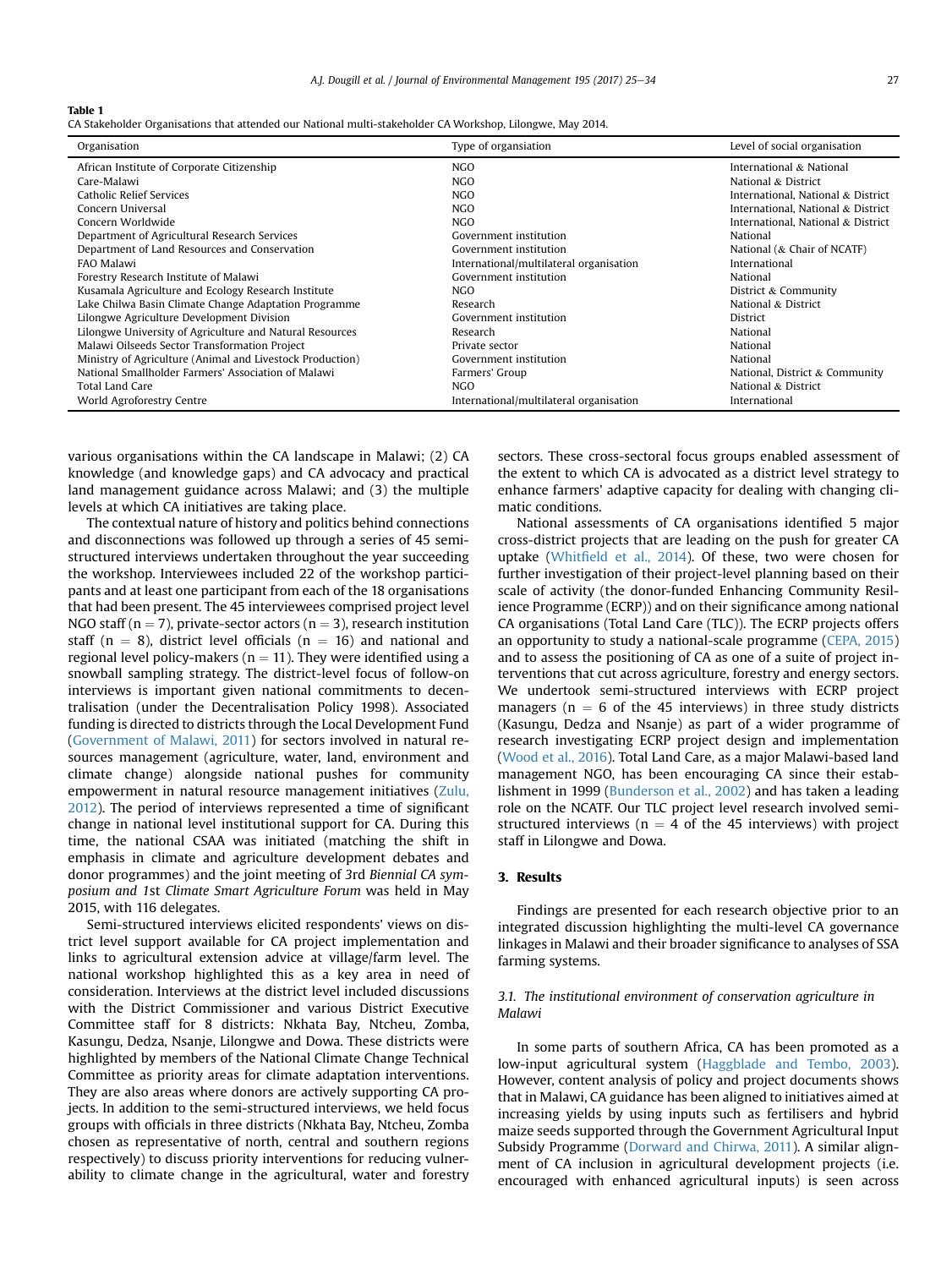donor-supported schemes. These follow from the emphasis of the first explicit CA initiative, introduced by the NGO Sasakawa Global 2000, in 1998. The Global 2000 project incentivised adoption of minimum tillage amongst resource poor smallholders by providing input packages including fertilisers and hybrid maize seeds to farmers who agreed to shift to CA. This is a model of CA advocacy that has since been replicated across Malawi and has cumulatively acted to sustain a high-input form of CA, a practice that regional meta-analyses suggest are an appropriate route to enhancing maize yields in low rainfall areas [\(Ruminamhodzi et al., 2011](#page-9-0)). This alignment can explain the reticence of farmers to shift to, or stick with, CA practices, when subsidies for agricultural inputs are not available ([Ward et al., 2015](#page-9-0)); or when they are faced with additional labour requirements for the basin planting systems advocated in no till systems [\(Bunderson et al., 2002; Thierfelder et al., 2016\)](#page-8-0).

Project-level extension staff and Lead Farmer training programmes established through the Sasakawa Global 2000 Initiative were designed to fill gaps in budget-constrained state extension services and have become mainstreamed in CA projects nationally. This addresses continent-wide weaknesses identified in the ability of extension services to provide climate advice ([Christopolos, 2012\)](#page-8-0) and encourages multi-level, multi-stakeholder partnerships which have been shown to be vital to the success of climate compatible development initiatives more widely ([Dyer et al., 2013;](#page-8-0) [Mathur](#page-9-0) [et al., 2014\)](#page-9-0).

CA advocacy in Malawi has been largely driven through NGOs, such as Sasakawa Global 2000, Total Land Care, Care Malawi, Concern Worldwide, World Vision International and Concern Universal, all of which remain active across Malawi. This has led to internationally-funded CA projects that have operated in the absence of nationally-developed strategies or technical CA guidelines. Consequently, there has been confusion over what exactly CA is, and what it constitutes in a Malawian context. This confusion contributed to the need for national CA guidelines that were formally agreed through the NCATF in 2013 [\(Ligowe et al., 2013](#page-9-0)).

The NCATF was established in 2002 and re-launched in 2007 after a number of unproductive years following the 2002 and 2005 famines that led to a focus on drought-tolerant maize cultivars and improved national storage systems. Impetus for the re-launch was provided by the establishment of the Conservation Agriculture Regional Working Group (CARWG) for southern African states in 2007, which called for the development of national CA coordinating bodies and enhanced support from the UN Food and Agriculture Organisation (FAO). The Malawi NCATF is currently chaired by the Farmers' Union of Malawi, with the secretariat located within the Ministry of Agriculture, Irrigation and Water Development's (MoAIWD), Department for Land Resources and Conservation (DLRC). The mandate of the NCATF is to play a supporting and coordinating role for CA organisations and activities across Malawi. It works to discuss alignment of national agricultural policy with the priorities and strategies of these organisations and to provide guidance to agricultural development district staff, including extension workers who are tasked with providing land management advice that is locally appropriate and can address climate change adaptation needs. The NCATF aims to ensure there is a national CA investment framework and to provide consistency in the definition, practice and promotion of CA. This framework is being developed on the basis of an existing document produced by TLC. However, a consultancy call (in November 2015) from the Government DLRC recognised the continued need for an "in-depth inventory of messages and practices advocated by different partners who are promoting CA in Malawi". Through funding from Irish Aid and UN FAO, NCATF activity has included a national baseline survey of CA adoption and practice ([Mloza-Banda and Nanthambwe, 2010\)](#page-9-0) and the establishment of CA demonstration plots. However, consistent messages or links to context-specific advice for different agro-ecological zones remain lacking, despite 14 years of NCATF activities.

National agricultural research stations began CA trials in the 1990s and have grown in scope and scale from an initial focus on testing the productivity impacts of land management strategies. They operate in partnership with NGOs and CGIAR institutions. These efforts have improved understandings of the agro-ecological zone-specific performance of, and thresholds in, CA practices ([Wall](#page-9-0) [and Thierfelder, 2009; Mashingaidze et al., 2012](#page-9-0)). Efforts to undertake these trials within farm sites, such as those in Ntcheu ([Mloza-Banda and Nanthambwe, 2010](#page-9-0)), are starting to generate much-needed data on farmers' experiences and improving understanding about agricultural inputs and labour associated with CA ([Ito et al., 2007; Ngwira et al., 2012, 2013](#page-8-0)).

The institutional analysis conducted within the national multistakeholder workshop highlighted the diverse range of remits held by different organisations across the national CA landscape. The institutional mapping exercise demonstrated that organisations were viewed as being variously positioned both in terms of their scale of activity and their position on the continuum between research into, and active promotion of, CA [\(Fig. 1](#page-4-0)). ICRAF, in the case of the Evergreen Agriculture for Sustainable Food Production project, and Washington State University, in the case of the Kulera Biodiversity Project, provide input from (and links to) regional academic research initiatives. However, there is a greater emphasis on supporting actions aimed at changing farmers' land management practices with only a few links to formalising ongoing research, which was typically viewed as "monitoring and evaluation of interventions" in cases where organisations stated a dual research/action classification.

Numbers are % of the total number of organisations (N) at each level. Solid circles are scaled to the % of organisations conducting research or action the solid arrows linking these show the % that do both. Dotted circles represent an organisational level and the dotted arrows linking levels show the % of organisations at one level that also operate at the level linked by the arrow.

Network analyses were extended by asking workshop attendees to draw lines between organisations to display active collaborations. This exercise showed the central co-ordination role provided by the NCATF, with many expressing a desire for greater communications through the NCATF. Group discussions and subsequent semi-structured interviews both stressed the need for a clearer remit and the need to address capacity limitations of the NCATF, in terms of their ability to facilitate partnership working and to resolve disputes or disagreements. For example, an interviewee from an UN agency highlighted that: "disagreements across the group (NCATF) are a cause of the lack of harmonised national CA guidelines". Similarly, a senior government official noted that "sectoral representatives are acting for their individual departments rather than being able to identify important cross-cutting areas for useful discussion".

Good examples of evolving multi-stakeholder partnerships were identified and formed the basis for group discussions around new connections that could ensure closer collaborations. For example, the formal involvement of NASFAM and MoAIWD in the Evergreen Agriculture Project was highlighted as an example where both local farmer group leaders and government extension staff were able to successfully reinforce messages as a route to enhanced CA uptake. Similarly, the Concern Worldwide Conservation Agriculture Programme has worked collaboratively with private-sector partners from the Auction Holdings Limited Commodities Exchange who have provided important links to markets that created enabling conditions for successful project implementation. Group discussions also identified limits to the multi-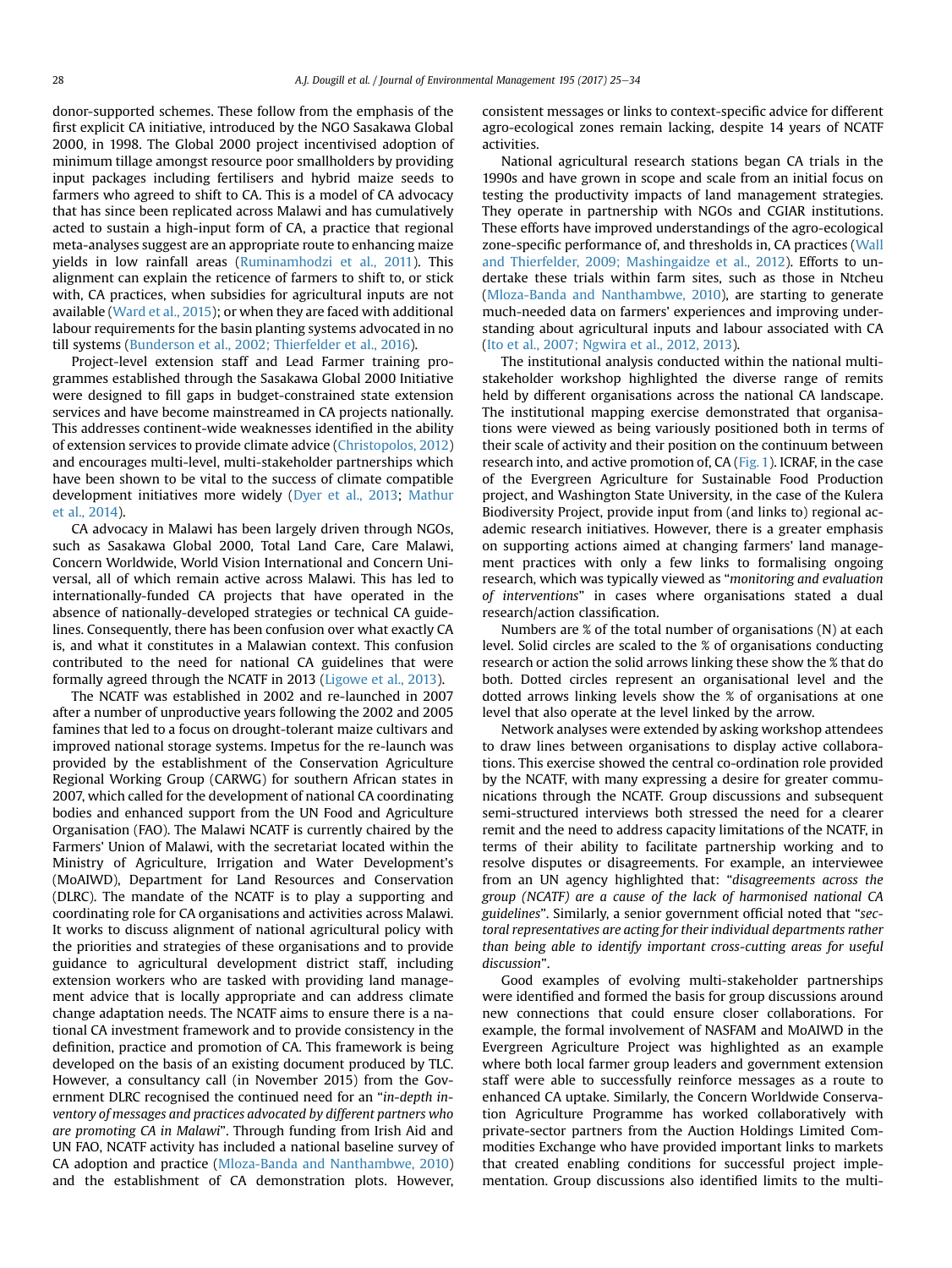<span id="page-4-0"></span>

Fig. 1. Level of activity of the 18 organisations represented at Malawi CA National Workshop (May 2014) and their active relationships.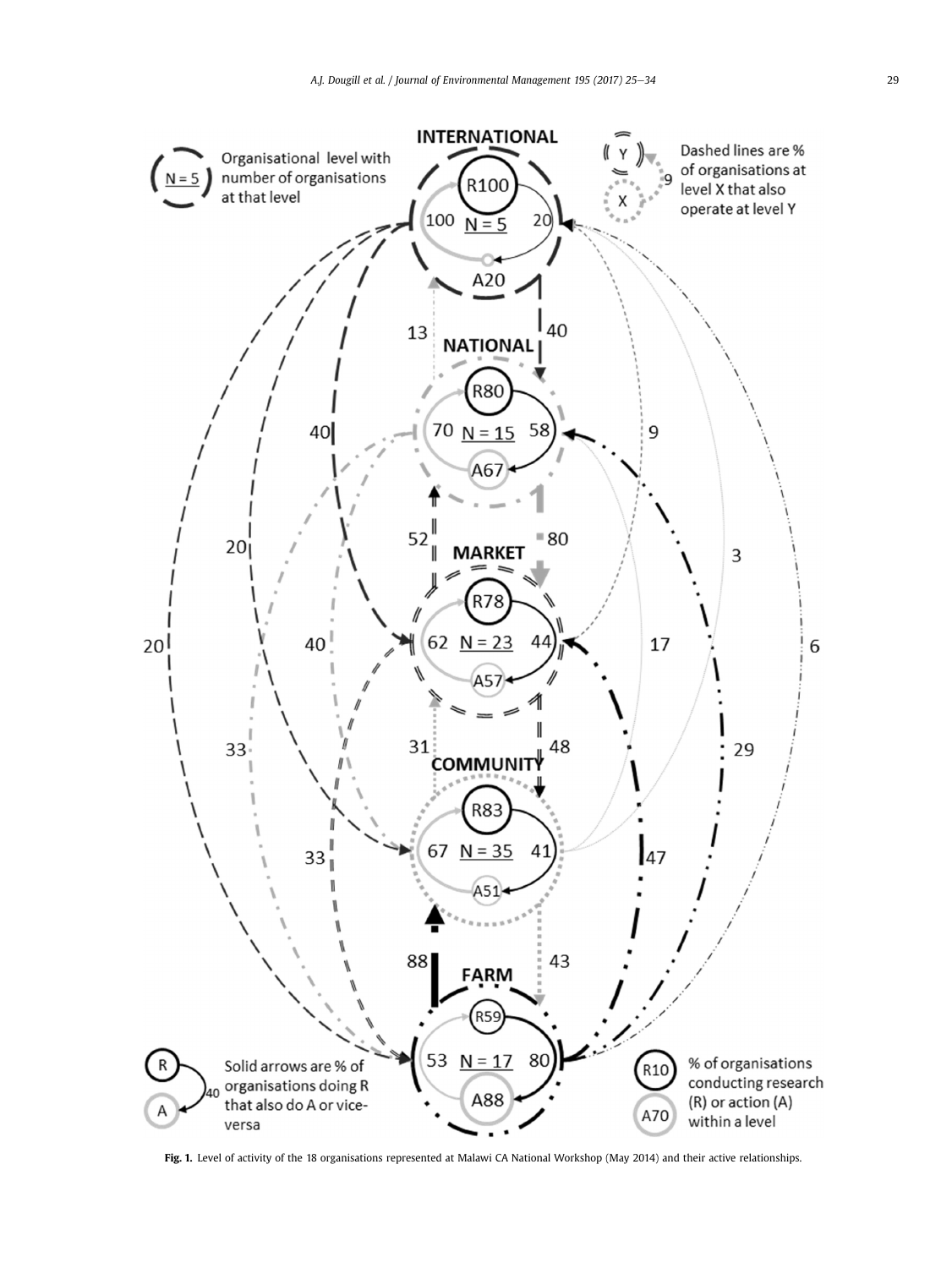level nature of existing projects and partnerships. This included the lack of direct private-sector inputs despite the national coverage and importance of companies responsible for seed supply and agricultural product supply. Typically, it was viewed that most collaborative partnership activity currently only takes place at the community or farm level, with few inputs from researchers and with little impact on action at the level of markets, institutions and national policy. Many project staff detailed a lack of any partnership with research organisations that they felt led them to rely predominantly on small-scale internal project evaluations as an evidence base for action and future project planning. An NGO representative noted "the need for research is paramount to help us to understand how CA can help with rural women's empowerment and to identify barriers in ensuring positive uptake".

During 2015, with funding from the African Union's New Partnership for African Development (NEPAD) initiative and NGO support from World Vision International, the DLRC commenced extension of the work and remit of the NCATF through establishment of a national Climate-Smart Agriculture Alliance (CSAA). This parallels international efforts to ensure that land and agricultural matters are framed in debates and policies around climate change (e.g. [UNCCD, 2015\)](#page-9-0) and the recognition that CA has been endorsed as Climate Smart Agriculture contributing to both climate change adaptation and mitigation (e.g. [Pretty and Brarucha, 2014; Knaepen](#page-9-0) [et al., 2015](#page-9-0)). However, our interviews highlight that at the national level, the changes remain poorly explained and are causing uncertainty in relation to forward-planning of CA initiatives. This coincided with a time when the debate to create a national CA investment framework was beginning to develop a mutual understanding of the concept. For example, a senior official in an international body stated that the "lack of meetings in first half of 2015 means that it seems that the NCATF/CSAA is as good as dead". Others stressed a lack of significant changes in the framing of CA debates and national CA guidelines despite consultations across organisations. Interviewees also stated that the CSAA (as with NCATF) was dominated by a small number of powerful individuals from organisations who have been influential through the last 20 years of CA discussions. They highlighted a lack of flexibility in amending CA guidelines to incorporate local insights, or different social/environmental contexts, which has been shown as essential for successful project design and implementation in community-based natural resource management initiatives across southern Africa ([Dyer et al., 2014](#page-8-0)).

Donor support to the NCATF provided by the FAO, and links to major USAID projects, also ceased during the time of this study  $(2014-15)$ . As a result, co-ordination and advocacy lost momentum at the national level. Many of the CA relevant meetings at this time saw discussions focus on legal and logistical debates around a shift to establishing the CSAA and to exploring the potential of gaining charitable trust status to help provide financial support. Consequently, the project and policy planning input required from farmer bodies (such as NASFAM) has not advanced in the manner outlined as essential during workshop discussions and as advocated in international CA declarations [\(ICAAP-Africa, 2014\)](#page-8-0).

Forward plans for the CSAA stress an important crossministerial role for the National Council of Environment and the Environmental Affairs Department (EAD) to facilitate the linkages required between different sectoral ministries and to external bodies. However, a recent Parliamentary Natural Resources Committee report has highlighted difficulties in such cross-ministerial and multi-level interventions, stating that "although it (EAD) is charged with the responsibility of providing cross-sectoral coordination, monitoring, overseeing compliance, and facilitating integration of environmental concerns, in all development programmes, the enforcement aspect of these responsibilities is compromised by virtue of it being a government department" [\(Parliament of Malawi, 2015,](#page-9-0) p.9). The report goes on to highlight the "compromised statutory mandates" (p.9) that exist within the EAD. Similarly, reconstitution, capacity development and empowerment of the NCATF and its alignment to a national CSAA will be necessary steps towards facilitating more integrated climate-resilient land management practices.

### 3.2. Planning processes for CA initiatives within districts and donorsupported programmes

District-level findings from all eight study districts confirm that CA is an important component of District Development Plans across Malawi and is not just focused in the most drought-prone districts in the south. For example, focus group meetings held in three districts (Nkhata Bay (north), Ntcheu (central) and Zomba (south)) all highlighted that significant capacity and institutional support is available for climate adaptation planning, both from District Commissioners and from District Agricultural Development Officers, District Environment Officers, District Water Officers and District Forestry Officers. As well as an awareness of climate risk to ongoing planning activities, many of the priority interventions to reduce vulnerability to climate change were  $CA$  related  $(Table 2)$  $(Table 2)$ . The importance of training and awareness-raising to plan for, and implement, such interventions underlines a role for a national coordinating body. The fragmentation of CA approaches, driven by donor-supported projects without national government coordination and engagement of research institutions, has impeded effective CA implementation outside of project sites.

In terms of district to project-level linkages, our studies of ECRP projects in Kasungu, Dedza and Nsanje show that balancing of project priorities at the design phase has typically failed to reconcile different stakeholder priorities. There were particularly limited opportunities for local people to be actively involved ([Wood et al.,](#page-9-0) [2016\)](#page-9-0). This finding was corroborated by interviews with district staff and project managers who outlined problems in communicating and integrating between levels: "the chain of command is really too long" (District officer, Lilongwe); "transmitting information takes a long time" (NGO project staff) and "trickle down of information to the field-level can be difficult" (NGO project staff). Given that CA is only one of multiple interventions within ECRP projects, complexity is evident due to the multiple messages that project staff have to deliver and the focus of farmers on the initiatives that produce more immediate, short-term benefits, such as irrigation systems and village loan and saving schemes.

Our analysis of TLC-managed CA projects in Lilongwe and Dowa Districts identified similar communication problems between district staff, extension workers operating across Extension Planning Areas (EPAs) and the traditional leadership systems that guide land tenure and natural resource management decision-making. Tensions between project staff and district officers are particularly apparent in relation to the need to ensure sustained uptake of CA approaches. One district officer stated that "what is happening is that an NGO comes in without involving us in any of its activities, but when the NGO goes, they want us to continue their work with the farmers" (District officer, Dowa). These findings stress the need for greater clarity in the explanation of national CA guidelines and their use to develop locally-appropriate practices. This will require a clear institutional framework that allows two-way communications between extension workers and farmers and with National Government and district officials. It is noteworthy that CA training sessions were held in late 2015 for district and EPA extension staff. In our semi-structured interviews that followed this training, respondents noted that two-way discussions of national guidelines would help to prioritise actions at district level and their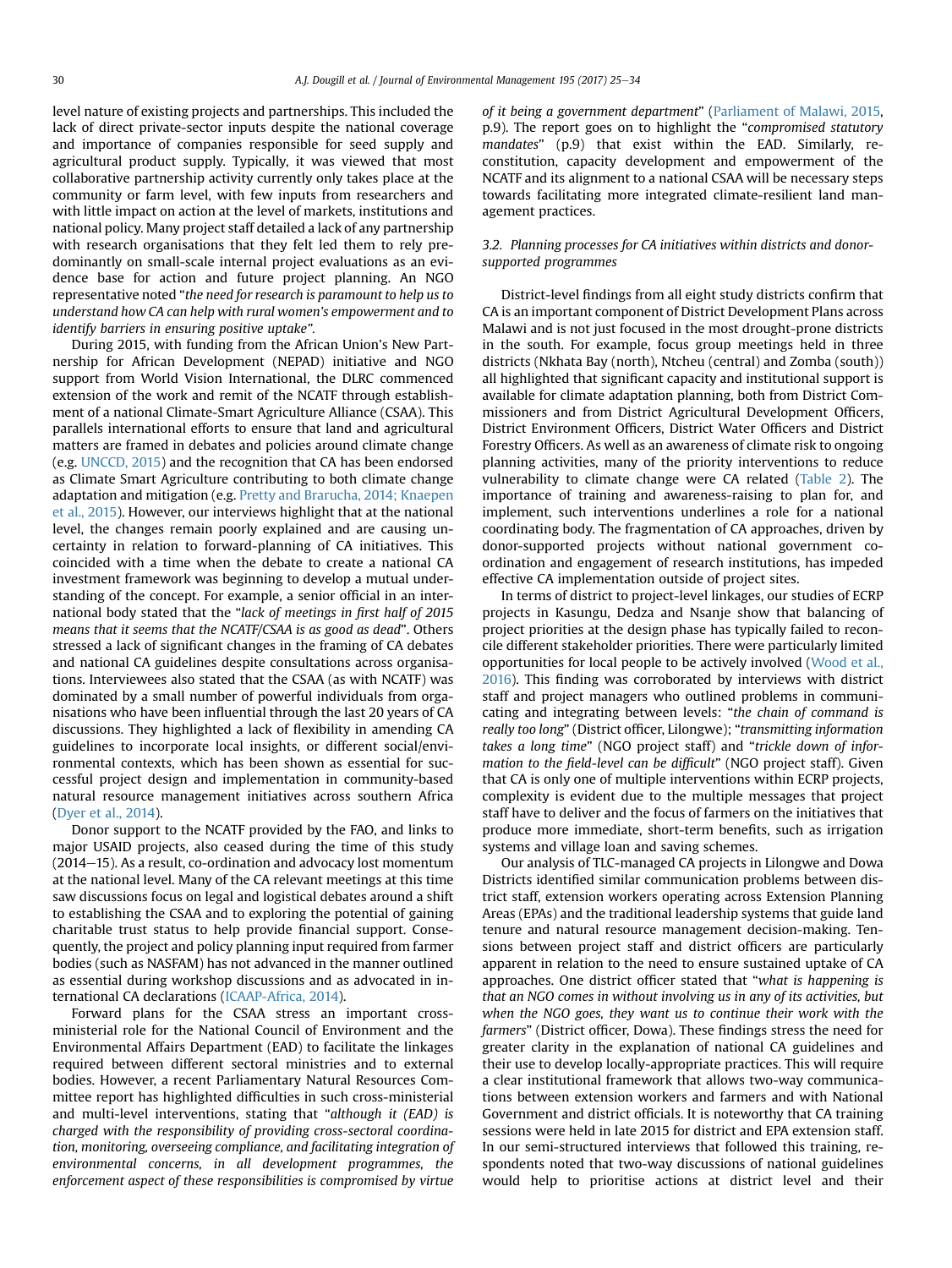A.I. Dougill et al. / Journal of Environmental Management  $195$  (2017)  $25-34$  31

# <span id="page-6-0"></span>Table 2

Main findings of district focus groups to assess priority interventions to reduce vulnerability to climate change in Nkhata Bay, Ntcheu and Zomba Districts, Malawi.

- a. Nkhata Bay - New crop varieties and farming technologies
- Tree/fruit farming
- Formulation and management of small commercial farmers groups, including in effective record-keeping and establishing/managing a system for group finances
- Maintenance of vetiver, bananas and trees to be planted in irrigation and fish farming schemes b. Ntcheu
- Conservation agriculture practices
- 
- Nursery raising and planting and management of water-retaining trees
- Management of buffer zones along river banks - Early maturing crop varieties and associated cultivation practices
- Construction and management of fish ponds
- Soil and water management techniques and practices
- c. Zomba
- Soil and water conservation practices
- Irrigation water management
- Fisheries pond construction and management
- Construction and use of smoking kilns
- Sustainable forest management principles and land resource conservation

explanation to community leaders and lead farmers. One EPAbased extension worker stated that "my view is that most of the times the farmer and our views are not considered; it is more topdown the way things are done" (District Official, Lilongwe).

The institutional and communications environment that comprise the national CA landscape shows the input of various actors at different levels contributing to a broader agenda, for which there is an impetus within national policy documents and coordination efforts through the NCATF. However, questions remain about the connectedness of efforts within and beyond the NCATF remit and under the MoAIWD and devolved District Development Plans, and the extent to which a growing research endeavour is informing project activity and national policy.

# 3.3. Research priorities and institutional support for sustainable land management

The role of a national coordinating body acting as the knowledge-broker and facilitator across state and non-state actors is vital to supporting shifts in land management required to address climate change challenges. However, national workshop participants stressed the need for more regular and active engagement/ participation with the NCATF. It was highlighted that the coordination of good practices should not be limited to a small subset of the community, or to sharing only through annual or bi-annual meetings. Part of the issue here has been the strong links to certain non-state actors with concerns aired that not all NGOs have equal access to discussions, or to opportunities to influence the CA guidelines being developed and used by government departments. The weak connections to farmers' groups such as NASFAM and to the Farmers' Union were highlighted where connections to improved representation of farmer needs and communication systems could be strengthened across all levels.

Some developments through the study period show positive advances, notably through outreach to the 116 delegates present at the 3rd Biennial Conservation Agriculture Symposium. However, over half of our 45 interview respondents continued to report uncertainty around national efforts to enhance uptake of CA by smallholder farmers. The current lack of NCATF membership for community-based organisations, such as farmer groups and NAS-FAM, indicates the need to enhance local-level inputs from land managers directly into national coordinating structures. Coordination and facilitation capacity were identified as underlying constraints that conditioned the challenges experienced ([Table 3\)](#page-7-0). Indeed, the shift in emphasis towards broader discussion around CSA was deemed by many as complicating the message of CA and its link to increased yields. For example, project staff working on ECRP in Kasungu stated that "the message of CA needs to be one of increased maize yield, not one of climate change, as farmers are confused by talk of carbon and coping strategies".

The knowledge gaps that emerged relate to different levels of operation and governance ([Table 3](#page-7-0)) and highlight the need for research input from different disciplines. Field level knowledge gaps correspond largely to agronomy, hydrology or plant and soil science, whereas those at the scales of communities, markets and institutions are socio-economic. At the national and international level, research gaps are largely political. Future research needs to be multi-level and use integrated trans-disciplinary research approaches to inform practitioners and policy-makers to better support CA through multi-stakeholder partnerships. In this way, CA uptake could be enhanced using advances in collaborative working through new research-action partnerships.

#### 4. Discussion  $-$  a roadmap for collaborative CA projects and institutional coordination

Findings from our multi-level, multi-stakeholder study add new insights and evidence supporting the main messages of an assessment by [Mloza-Banda and Nanthambwe \(2010](#page-9-0); p.5), which highlighted the need to 'foster cooperation and dialogue between scientists, suppliers, farmers, government, and educational institutes' to address the inefficiencies and constraints of the existing CA organisational landscape in Malawi. We have expanded this by setting out a roadmap of new research and institutional support arrangements to address capacity and knowledge gaps at, and across, multiple governance levels and by providing a collaborative structure to facilitate this ([Fig. 2](#page-7-0)).

One key element in design and implementation of CA projects is integrated research and action across levels to target the constraints identified by practitioners. Such new forms of collaborative research will address knowledge gaps that underpin CA uptake and implementation constraints and inform coordinated extension advice. The research agenda outlined in [Table 3](#page-7-0) represents a stakeholder-led, solution-focused set of priorities. The institutional mapping of CA organisations suggests that the capacities for individual organisations to perform the multifaceted actions to address these knowledge gaps is currently limited. Partnership and coordination across CA organisations will be invaluable. This represents an important mandate for coordinating bodies such as the NCATF and CSAA, acting as brokers of innovation across research and action communities and stakeholders at different levels.

Greater multi-stakeholder partnership working would allow the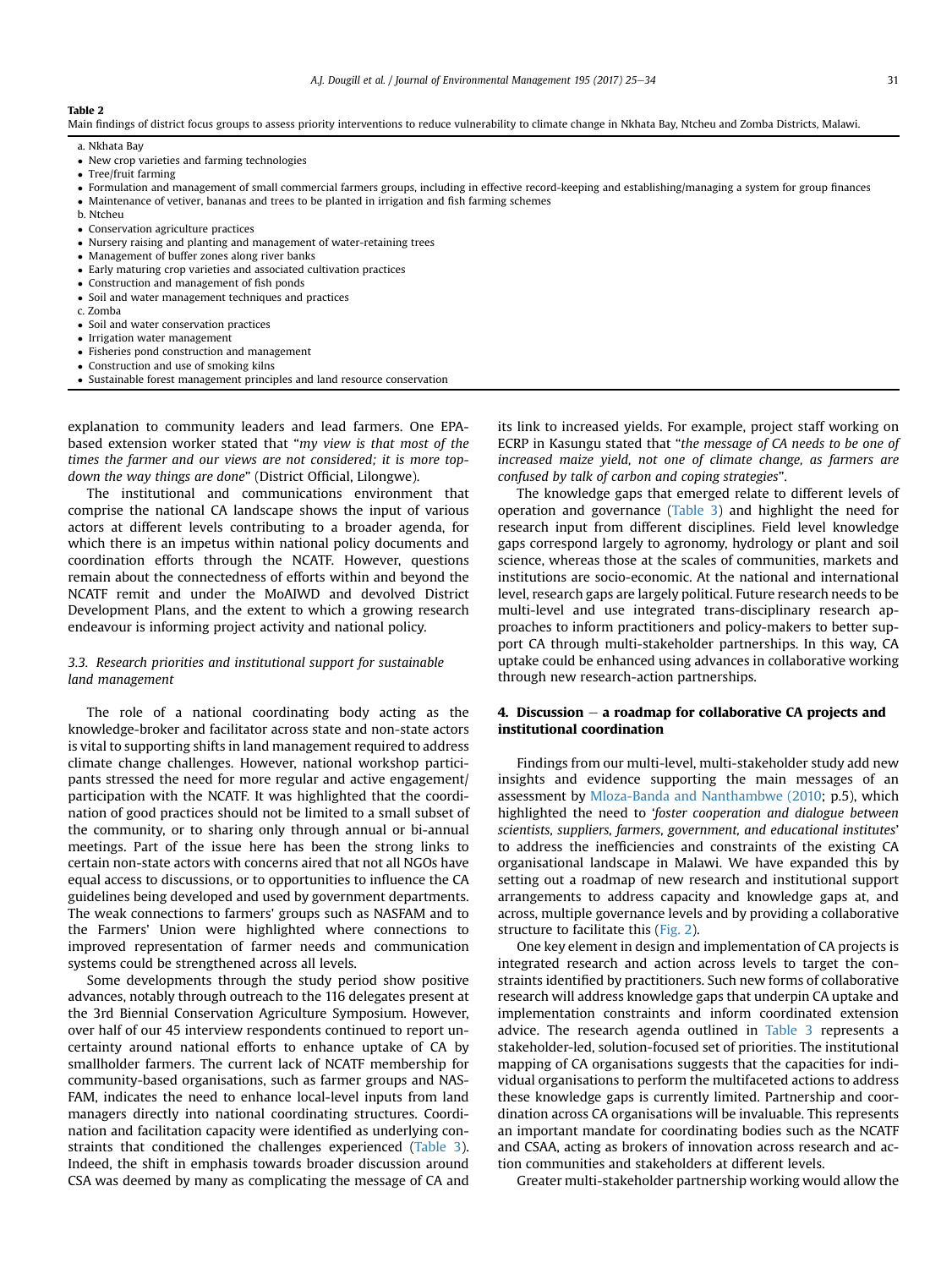#### <span id="page-7-0"></span>Table 3

Challenges and associated knowledge gaps on CA in Malawi (X = priority gap in research information) as identified in multi-stakeholder national workshop with indication of the level at which associated collaborative research is required.

| Identified challenge for action                                                           | Organisational level |                             |                                     |                                              |
|-------------------------------------------------------------------------------------------|----------------------|-----------------------------|-------------------------------------|----------------------------------------------|
|                                                                                           | National<br>(policy) | Institutions and<br>markets | Farming system (farm,<br>community) | Agronomic (fields, crops, water,<br>weather) |
| Agronomic performance of CA across Malawian agro-ecosystems                               |                      |                             |                                     | v                                            |
| Effectiveness of cover crops as an alternative to mulch                                   |                      |                             |                                     |                                              |
| Temporal trade-offs in CA productivity                                                    |                      |                             |                                     |                                              |
| Effectiveness of communication systems                                                    |                      | X                           |                                     |                                              |
| Context specific needs, priorities and constraints of farmers                             |                      |                             |                                     |                                              |
| Project dynamics and optimal duration periods                                             |                      |                             | A                                   |                                              |
| Value or added benefit assessment of having a national strategy                           | X                    |                             |                                     |                                              |
| National target prioritisation and agreed measures (including<br>definitions of adoption) | X                    | v                           | X                                   |                                              |
| Best ways to coordinate action across CA projects                                         | X                    | X                           |                                     |                                              |
| Understanding what creates perceptions and norms and how to<br>influence them             |                      |                             | X                                   |                                              |
| Best ways to demonstrate and disseminate CA practice                                      | x                    | X                           | X                                   |                                              |



Fig. 2. New forms of multi-level, multi-stakeholder collaborations proposed for CA organisations in Malawi capable of supporting transitions to more context-specific CA guidance.

integration of practical advice (and actions) with research and ensure that local context and knowledge systems are more comprehensively utilised. Partnership development needs to draw on the strengths of different organisations and to recognise the vitally important role for farmers' groups and traditional leaders in ensuring that locally-appropriate agricultural extension advice is provided in each project. This also requires greater inclusion of local knowledge that farmers have been practicing to sustain their land's productivity. For CA in Malawi, use of local contextual knowledge is particularly challenging due to the powerful "one size, fits all" messaging around the basic CA tenets of reduced soil tillage, permanent soil cover and intercropping/crop rotation [\(Bunderson](#page-8-0) [et al., 2002](#page-8-0)). These have led to simplified national guidance ([Ligowe et al., 2013\)](#page-9-0) rather than context-specific advice required to realise increased crop yields in different agro-ecological zones ([Thierfelder et al., 2016\)](#page-9-0). This national situation matches that seen for the African smallholder context more widely (e.g. [Giller et al.,](#page-8-0) [2009, 2015\)](#page-8-0), notably in the ability of CA to enhance crop yields without being linked to enhanced agricultural inputs ([Pittelkow](#page-9-0) [et al., 2015](#page-9-0)). Changing the national dynamic of CA communications is vital, to move away from 'top-down' instruction to more inclusive planning processes that assess how best to use CA practices as part of an integrated set of actions capable of leading to agricultural development and enhanced adaptive capacity to climatic variability.

Our roadmap focuses on facilitating multidirectional flows of knowledge across actors and levels within the CA community in Malawi to achieve context appropriate, coordinated action. We highlight that national level bodies such as the NCATF and CSAA have an important role to play. To this end, capacity-building, greater inclusivity and communications are key steps to the greater empowerment of members of this group. Such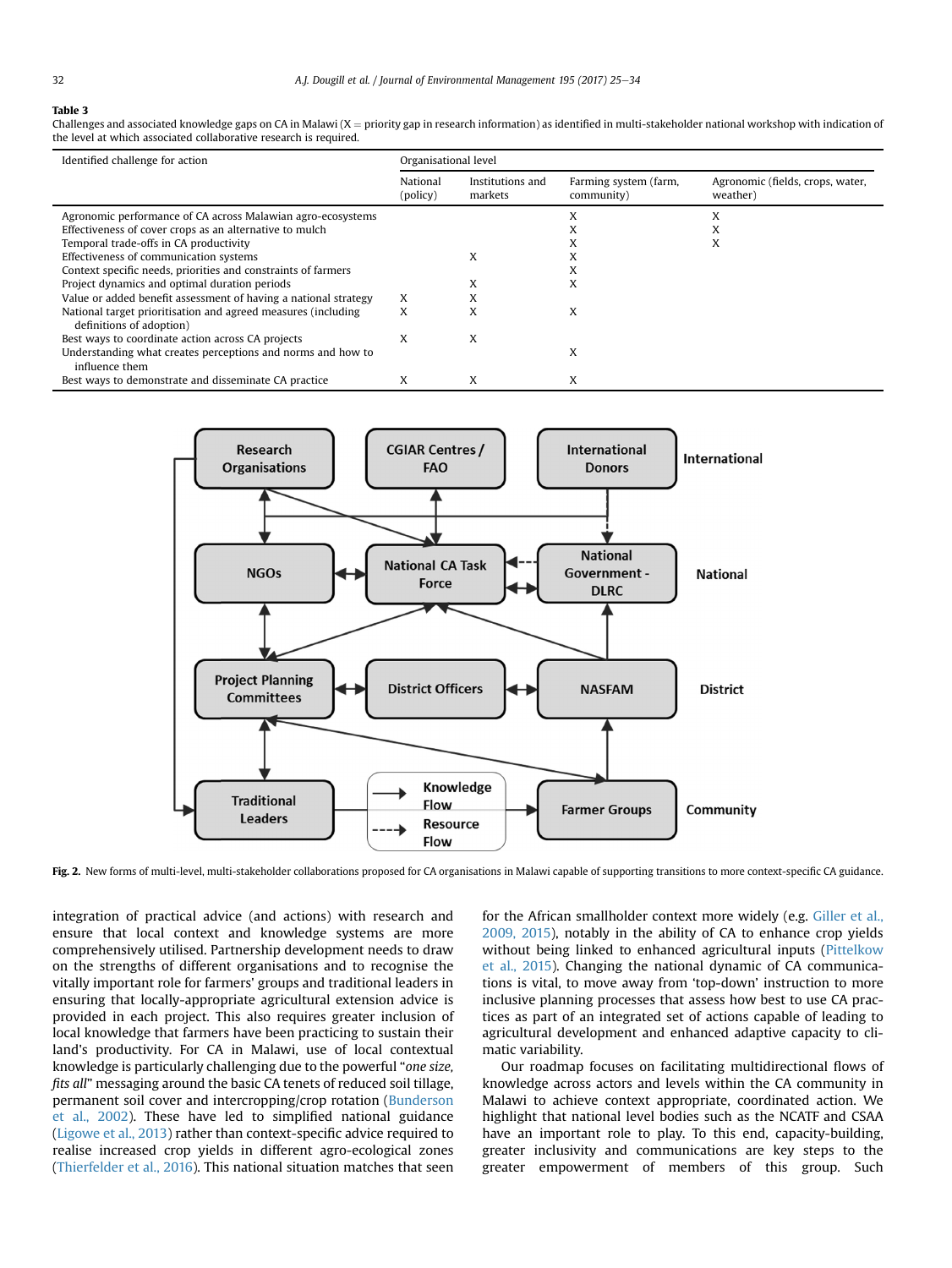<span id="page-8-0"></span>empowerment is necessary to ensure members' ability to affect project design, implementation and government extension service training and policy development.

Experiences from study districts highlight positive examples where CA has been integrated successfully with other initiatives such as irrigation projects and provision of village loan schemes ([Wood et al., 2016](#page-9-0)). These findings build from the emerging literature on how cross-sectoral, multi-stakeholder partnerships can be developed in support of more community-led natural resource management initiatives (e.g. Dyer et al., 2013). In the case of CA in Malawi, the role of NGOs, donors and/or the private sector in providing financial support (or input subsidies) to smallholder farmers as outgrowers can be particularly influential given their ability to provide short-term incentives [\(Ward et al., 2015](#page-9-0)) when the longer-term impact on maize yields remains difficult to determine and explain. This is particularly important given that regional meta-analyses suggest that the main benefit of CA is increased stability of crop yields in dry climates [\(Ruminamhodzi et al., 2011;](#page-9-0) [Brouder and Gomez-Macpherson, 2014; Giller et al., 2015](#page-9-0)).

The temporal delay in benefits of CA practices and the likelihood that the greatest value will be seen in the enhanced ability to withstand dry spells early in the growing season ([Sutcliffe et al.,](#page-9-0) [2016\)](#page-9-0) mean that further research is vital to compare CA smallholders' yields and resilience to those of non-CA smallholders. Extreme weather events such as the floods affecting southern Malawi in 2015 and the droughts in 2016 offer important events in which to undertake objective study of differences in yields between CA and non-CA practices. New forms of CA research based on collaborative working and co-design of management options for field testing are essential. They require analysis to show the direct impacts on yields, labour and fertilizer inputs and on livelihood security. Recognising the different needs, priorities and strengths of farmers, NGOs, private sector and government staff is a critical component in developing new forms of collaborative, low-cost research embedded within agricultural development projects. Partnerships are needed for new CA project initiatives with research organisations working with NGOs and community groups to empower them to lead on the monitoring and evaluation of impacts on crop yields, labour inputs and economic benefits of CA practices.

#### 5. Conclusions

This study provides new empirical evidence on the need for, and opportunities associated with multi-stakeholder, multi-level partnerships grounded in community engagement and ongoing collaborative research. Our findings identify the current knowledge gaps and institutional barriers that constrain shifts towards greater CA uptake in Malawi. They highlight institutional, capacity and communication limitations with the current coordinating body (the NCATF) and that this is complicated by the development of a national Climate Smart Agriculture Alliance. We have drawn on our findings to set out an integrated roadmap of research needs and policy options aimed at supporting CA uptake in Malawi. Our results offer important lessons that can inform improved multi-level design, planning and implementation of CA projects in a context specific manner. Multi-level case study analyses of this nature can inform ongoing efforts to improve institutional support for successful sustainable land management programmes in sub-Saharan Africa and enhancing the climate resilience of farming systems.

#### Acknowledgements

This research was supported by a Leverhulme Trust Senior Research Fellowship Award (RF-2013-189) to AJD with additional support provided by the University of Leeds and ESRC Centre for Climate Change Economics and Policy. (Grant Number ES/K006576/ 1)

#### Appendix A. Supplementary data

Supplementary data related to this article can be found at [http://](http://dx.doi.org/10.1016/j.jenvman.2016.09.076) [dx.doi.org/10.1016/j.jenvman.2016.09.076](http://dx.doi.org/10.1016/j.jenvman.2016.09.076).

#### References

- [Abson, D.J., Dougill, A.J., Stringer, L.C., 2012. Spatial mapping of socio-ecological](http://refhub.elsevier.com/S0301-4797(16)30747-2/sref1) [vulnerability to environmental change in southern Africa. Appl. Geogr. 35,](http://refhub.elsevier.com/S0301-4797(16)30747-2/sref1)  $515 - 524$  $515 - 524$  $515 - 524$
- [Aligica, P.D., 2006. Institutional and stakeholder mapping: frameworks for policy](http://refhub.elsevier.com/S0301-4797(16)30747-2/sref2) [analysis and institutional change. Public Org. Rev. 6, 79](http://refhub.elsevier.com/S0301-4797(16)30747-2/sref2)–[90.](http://refhub.elsevier.com/S0301-4797(16)30747-2/sref2)
- [Andersson, J.A., Giller, K.E., 2012. On heretics and God's blanket salesmen: contested](http://refhub.elsevier.com/S0301-4797(16)30747-2/sref3) [claims for conservation agriculture and the politics of its promotion in African](http://refhub.elsevier.com/S0301-4797(16)30747-2/sref3) [smallholder farming. In: Sumberg, J., Thompson, J. \(Eds.\), Contested Agronomy:](http://refhub.elsevier.com/S0301-4797(16)30747-2/sref3) [Agricultural Research in a Changing World. Earthscan, London.](http://refhub.elsevier.com/S0301-4797(16)30747-2/sref3)
- [Andersson, J.A., D'Souza, S., 2014. From adoption claims to understanding farmers](http://refhub.elsevier.com/S0301-4797(16)30747-2/sref4) [and contexts: a literature review of conservation agriculture adoption among](http://refhub.elsevier.com/S0301-4797(16)30747-2/sref4) [smallholder farmers in southern Africa. Agric. Ecosyst. Environ. 187, 116](http://refhub.elsevier.com/S0301-4797(16)30747-2/sref4)-[132.](http://refhub.elsevier.com/S0301-4797(16)30747-2/sref4)
- [Arslan, A., McCarthy, N., Lipper, L., Asfaw, S., Cattaneo, A., 2014. Adoption and in](http://refhub.elsevier.com/S0301-4797(16)30747-2/sref5)[tensity of adoption of conservation farming practices in Zambia. Agric. Ecosyst.](http://refhub.elsevier.com/S0301-4797(16)30747-2/sref5) [Environ. 187, 72](http://refhub.elsevier.com/S0301-4797(16)30747-2/sref5)-[86](http://refhub.elsevier.com/S0301-4797(16)30747-2/sref5).
- [Baudron, F., Andersson, J., Corbeels, M., Giller, K., 2011. Failing to yield? Ploughs,](http://refhub.elsevier.com/S0301-4797(16)30747-2/sref6) [conservation agriculture and the problem of agricultural intensi](http://refhub.elsevier.com/S0301-4797(16)30747-2/sref6)fication: an example from the Zambezi Valley, Zimbabwe. J. Dev. Stud.  $1, 1-28$ .
- [Brouder, S.M., Gomez-Macpherson, H., 2014. The impact of conservation agriculture](http://refhub.elsevier.com/S0301-4797(16)30747-2/sref7) [on smallholder agricultural yields: a scoping review of the evidence. Agric.](http://refhub.elsevier.com/S0301-4797(16)30747-2/sref7) [Ecosyst. Environ. 187, 11](http://refhub.elsevier.com/S0301-4797(16)30747-2/sref7)-[32.](http://refhub.elsevier.com/S0301-4797(16)30747-2/sref7)
- [Bunderson, W.T., Jere, Z.D., Hayes, I.M., Phombeya, H.S.K., 2002. LandCare Practices](http://refhub.elsevier.com/S0301-4797(16)30747-2/sref8) [in Malawi. Total Land Care, Lilongwe.](http://refhub.elsevier.com/S0301-4797(16)30747-2/sref8)
- CEPA, 2015. Enhancing Community Resilience Programme. Centre for Environmental Policy and Advocacy Report. [www.cepa.org.mw.](http://www.cepa.org.mw)
- [Chirwa, E.W., Dorward, A., 2013. Agricultural Input Subsidies: the Recent Malawi](http://refhub.elsevier.com/S0301-4797(16)30747-2/sref10) [Experience. Oxford University Press, Oxford.](http://refhub.elsevier.com/S0301-4797(16)30747-2/sref10)
- [Christopolos, I., 2012. Climate advice and extension practice. Dan. J. Geogr. 112,](http://refhub.elsevier.com/S0301-4797(16)30747-2/sref11)  $183 - 193$  $183 - 193$  $183 - 193$ .
- [CGIAR, 2013. Addressing Water, Food and Poverty Problems Together: Methods,](http://refhub.elsevier.com/S0301-4797(16)30747-2/sref12) [Tools and Lessons. A Sourcebook from the CGIAR Challenge Program on Water](http://refhub.elsevier.com/S0301-4797(16)30747-2/sref12) [and Food. CGIAR Challenge Program on Water and Food \(CPWF\), Colombo, Sri](http://refhub.elsevier.com/S0301-4797(16)30747-2/sref12) [Lanka](http://refhub.elsevier.com/S0301-4797(16)30747-2/sref12).
- [Davis, C., 2011. Climate Risk and Vulnerability: a Handbook for Southern Africa.](http://refhub.elsevier.com/S0301-4797(16)30747-2/sref13) Council for Scientifi[c and Industrial Research, Pretoria, South Africa, p. 25](http://refhub.elsevier.com/S0301-4797(16)30747-2/sref13).
- [Dorward, A., Chirwa, E., 2011. The Malawi agricultural input subsidy programme:](http://refhub.elsevier.com/S0301-4797(16)30747-2/sref14) [2005/6](http://refhub.elsevier.com/S0301-4797(16)30747-2/sref14)-[2008/9. Int. J. Agric. Sustain. 9, 232](http://refhub.elsevier.com/S0301-4797(16)30747-2/sref14)-[247.](http://refhub.elsevier.com/S0301-4797(16)30747-2/sref14)
- [Dyer, J.C., Leventon, J., Stringer, L.C., Dougill, A.J., Syampungani, S., Nshimbi, M.,](http://refhub.elsevier.com/S0301-4797(16)30747-2/sref15) [Chama, F., Kafwifwi, A., 2013. Partnership models for climate compatible](http://refhub.elsevier.com/S0301-4797(16)30747-2/sref15) [development: experiences from Zambia. Resources 2, 1](http://refhub.elsevier.com/S0301-4797(16)30747-2/sref15)e[25](http://refhub.elsevier.com/S0301-4797(16)30747-2/sref15).
- [Dyer, J., Stringer, L.C., Dougill, A.J., Leventon, J., Nshimbi, M., Chama, F., Kafwifwi, A.,](http://refhub.elsevier.com/S0301-4797(16)30747-2/sref16) [Muledi, J.I., Kaumbu, J.-M.K., Falcao, M., Muhorro, S., Munyemba, F.,](http://refhub.elsevier.com/S0301-4797(16)30747-2/sref16) [Kalaba, G.M., Syampungani, S., 2014. Assessing participatory practices in](http://refhub.elsevier.com/S0301-4797(16)30747-2/sref16) [community-based natural resource management: experiences in community](http://refhub.elsevier.com/S0301-4797(16)30747-2/sref16) [engagement from southern Africa. J. Environ. Manage. 137, 137](http://refhub.elsevier.com/S0301-4797(16)30747-2/sref16)-[145.](http://refhub.elsevier.com/S0301-4797(16)30747-2/sref16)
- [FAO, 2011. Save and Grow: a Policymaker's Guide to the Sustainable Intensi](http://refhub.elsevier.com/S0301-4797(16)30747-2/sref17)fication [of Smallholder Crop Production. United Nations Food and Agriculture Organi](http://refhub.elsevier.com/S0301-4797(16)30747-2/sref17)[zation, Rome](http://refhub.elsevier.com/S0301-4797(16)30747-2/sref17).
- [Giller, K.E., Witter, E., Corbeels, M., Tittonell, P., 2009. Conservation agriculture and](http://refhub.elsevier.com/S0301-4797(16)30747-2/sref18) [smallholder farming in Africa: the heretics view. Field Crop Res. 114, 23](http://refhub.elsevier.com/S0301-4797(16)30747-2/sref18)-[34.](http://refhub.elsevier.com/S0301-4797(16)30747-2/sref18)
- [Giller, K.E., Andersson, J.A., Corbeels, M., Kirkegaard, J., Mortensen, D., Erenstein, O.,](http://refhub.elsevier.com/S0301-4797(16)30747-2/sref19) [Vanlauwe, B., 2015. Beyond conservation agriculture. Front. Plant Sci. 6, 870.](http://refhub.elsevier.com/S0301-4797(16)30747-2/sref19)
- [Godfray, H.C.J., Beddington, J.R., Crute, I.R., Haddad, L., Lawrence, D., Muir, J.F.,](http://refhub.elsevier.com/S0301-4797(16)30747-2/sref20) [Pretty, J., Robinson, S., Thomas, S.M., Toulmin, C., 2010. Food security: the](http://refhub.elsevier.com/S0301-4797(16)30747-2/sref20) [challenge of feeding 9 billion people. Science 327, 812](http://refhub.elsevier.com/S0301-4797(16)30747-2/sref20)-[818.](http://refhub.elsevier.com/S0301-4797(16)30747-2/sref20)
- [Government of Malawi, 2011. The Local Development Fund. Report for the Second](http://refhub.elsevier.com/S0301-4797(16)30747-2/sref21) [Joint Annual Review Team. Ministry of Finance, Lilongwe.](http://refhub.elsevier.com/S0301-4797(16)30747-2/sref21)
- [Haggblade, S., Tembo, G., 2003. Conservation Farming in Zambia \(IFPRI Discussion](http://refhub.elsevier.com/S0301-4797(16)30747-2/sref22) [Paper\).](http://refhub.elsevier.com/S0301-4797(16)30747-2/sref22)
- [Harrigan, J., 2003. U-turns and full circles: two decades of agricultural reform in](http://refhub.elsevier.com/S0301-4797(16)30747-2/sref23) [Malawi 1981](http://refhub.elsevier.com/S0301-4797(16)30747-2/sref23)-[2000. World Dev. 31, 847](http://refhub.elsevier.com/S0301-4797(16)30747-2/sref23)-[863.](http://refhub.elsevier.com/S0301-4797(16)30747-2/sref23)
- [ICAAP-Africa, 2014. International Conservation Agriculture Advisory Panel for Af](http://refhub.elsevier.com/S0301-4797(16)30747-2/sref24)[rica. African Conservation Tillage Network, Nairobi.](http://refhub.elsevier.com/S0301-4797(16)30747-2/sref24)
- [Ito, M., Natsumoto, T., Quinones, M.A., 2007. Conservation tillage practice in Sub-](http://refhub.elsevier.com/S0301-4797(16)30747-2/sref25)[Saharan Africa: the experience of Sasakawa Global 2000. Crop Prot. 26,](http://refhub.elsevier.com/S0301-4797(16)30747-2/sref25)  $417 - 423$  $417 - 423$ .
- [Kilelu, C.W., Klerkx, L., Leeuwis, C., Hall, A., 2011. Beyond knowledge brokering: an](http://refhub.elsevier.com/S0301-4797(16)30747-2/sref26) [exploratory study on innovation intermediaries in an evolving smallholder](http://refhub.elsevier.com/S0301-4797(16)30747-2/sref26) [agricultural system in Kenya. Knowl. Man. Dev. J. 7, 84](http://refhub.elsevier.com/S0301-4797(16)30747-2/sref26)-[108.](http://refhub.elsevier.com/S0301-4797(16)30747-2/sref26)
- [Knaepen, H., Torres, C., Rampa, F., 2015. Making Agriculture in Africa Climate-smart:](http://refhub.elsevier.com/S0301-4797(16)30747-2/sref27)